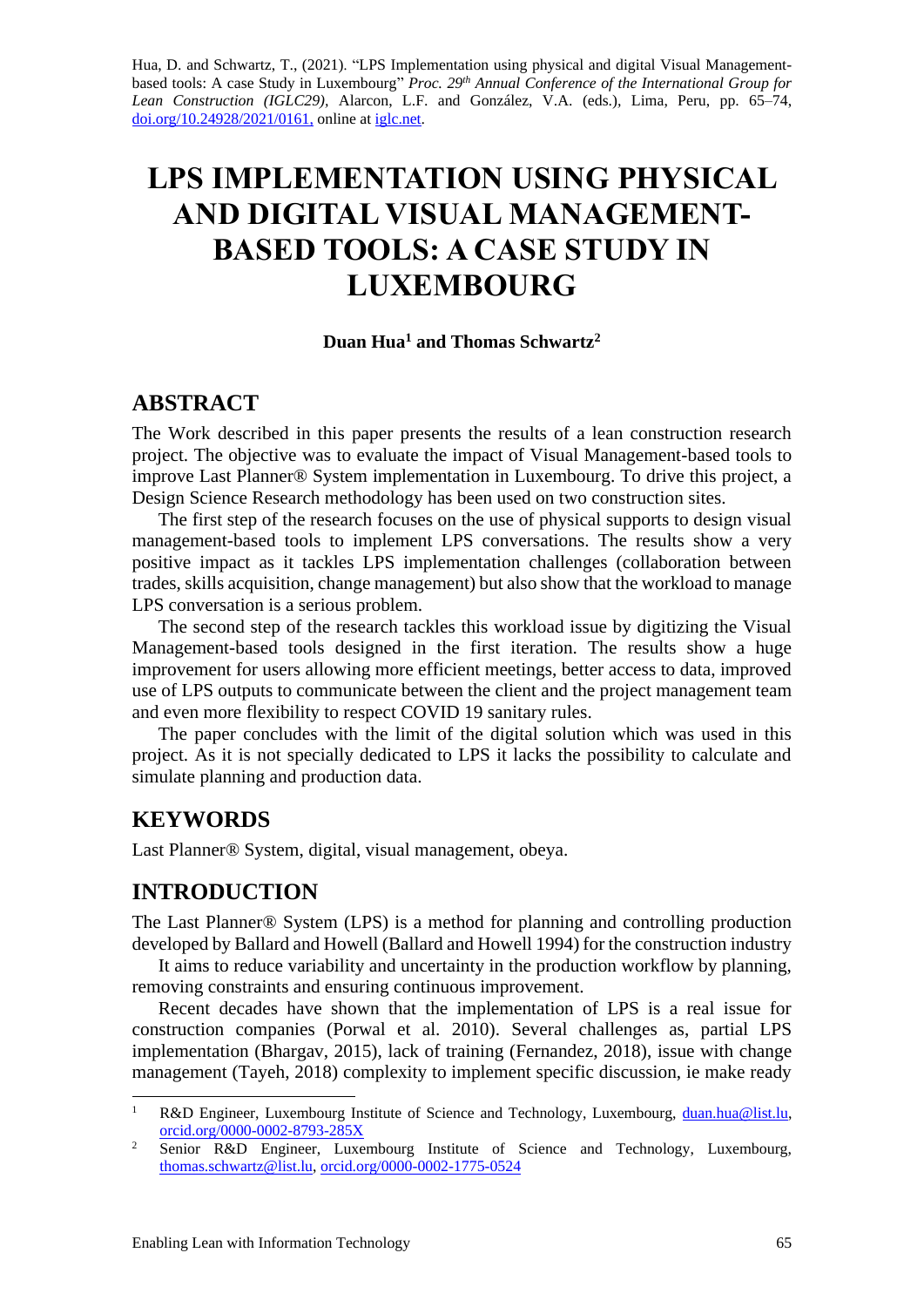plan (Ebb, 2018) have been reported without giving real operational solutions for LPS practitioners. This paper describes two separate instances of LPS implementation from past and ongoing projects and a presentation of operational tools tackling LPS implementation challenges. As LPS is closely associated with collaboration (Mosmann, 2015), transparency (Brady, 2014), operation tools based on visual management (Brady, 2014) will be presented and evaluated as they could bring an important support for LPS implementation by ensuring more structure and facilitate skills acquisition. In addition, it has been observed that LPS meetings are time consuming (Bassam 2018), to tackle this challenge, an IT based solution will be presented as it could easily provide extra support to facilitate LPS implementation. Evaluations of both implementations will be based on observations and users' feedbacks.

# **THE LAST PLANNER® SYSTEM**

The Last Planner® System, developed by Ballard and Howell in 1992, focuses construction project management around planning and production control, rather than on directing and adjusting production (Daniel et al. 2015). This method improves collaboration between the different project stakeholders to reach the common goal by organizing / structuring collaboration around 5 conversations (Mossman 2015) with specific goals:

- Should: Master Schedule and Phase Schedule
- Can: Make Work Ready Plan
- Do: Weekly Work Plan
- Did: Percentage of Promises Completed and Continuous Improvement

Studies have reported the substantial benefits resulting from the implementation of the LPS in building construction (Alarcón et al., 2005), which could explain the increasing demand from construction stakeholders, building project owners and contractors. The main barriers to LPS implementation are related to a lack of both training (Fernandez, 2018) and time to implement change management, resulting in an insufficient acquisition of LPS skills from stakeholders. In addition, the complexity of the LPS method and the fact that meetings are considered a waste of time by most subcontractors in our study can result in a loss of interest from participants, drastically reducing the level of collaboration and the added value of the LPS method. This sometimes results in LPS ultimately being abandoned.

# **RESEARCH METHOD**

Khan 2014, indicates that Design Science Research (DSR) can support the development of valid and reliable knowledge that can be used to create lean solutions to practical problems in the construction industry.

As already done by several lean construction publications, we used a Design Science Research (DSR)methodology both to develop new artefacts to solve issues we faced during our LPS implementation and to contribute to the theory of the LPS (Lukka, 2003).

The Design Science Research methodology (DSR) (Peffers, 2007) adopted for this research required the first five steps to be implemented in order to develop an LPS physical environment with 'paper artefacts' that tackles the problem we faced during past LPS implementations. We've used the DSRM method in a specific manner; we did not perform several iterations on the same problem. To provide practical results we carried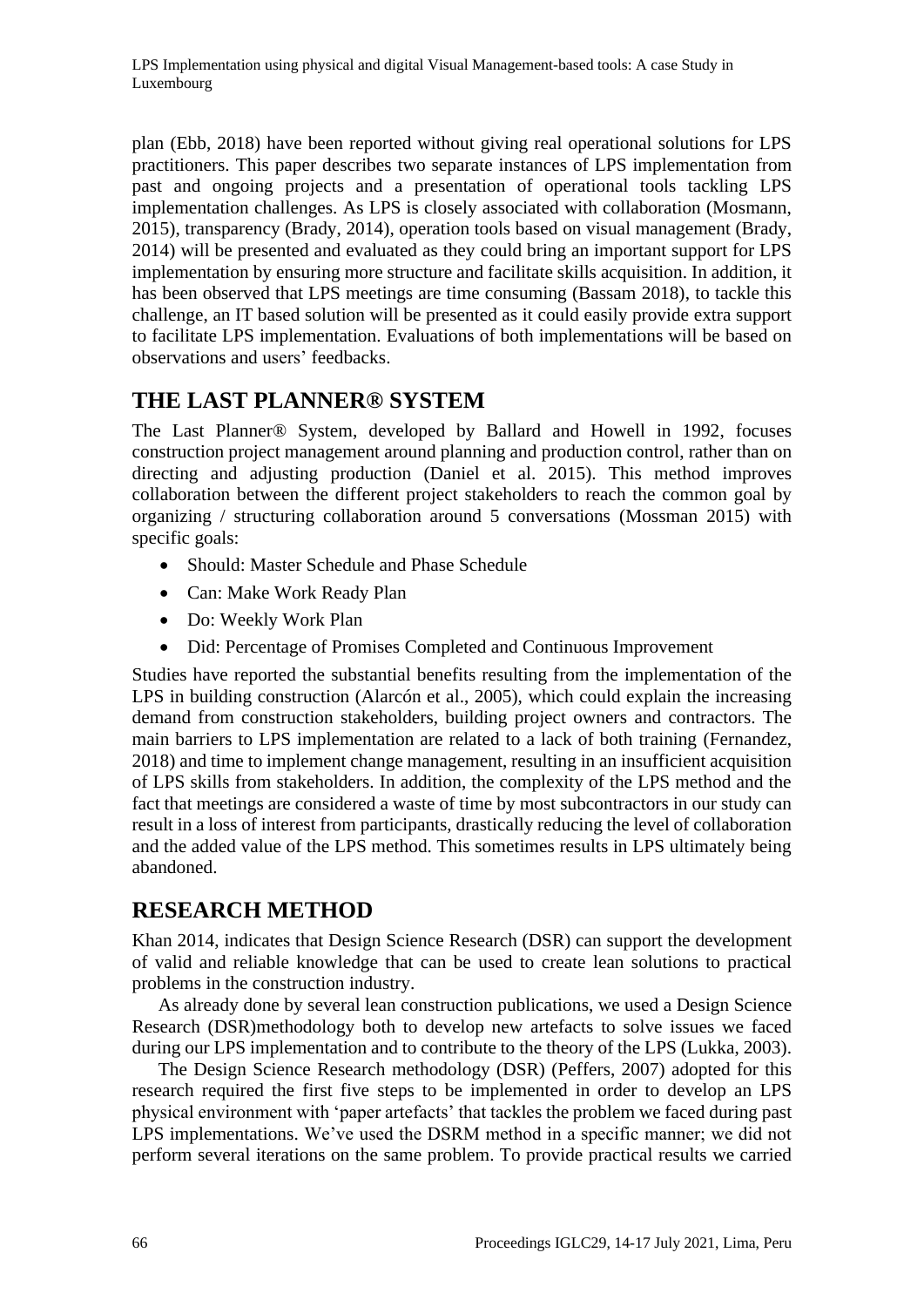out one iteration tackling a challenge based on literature review and a second one discovered during the evaluation phase of the first iteration. After the design, the implementation and the evaluation of our demonstrator on the field. The first iteration showed good results for the dynamics of the collaboration, but other additional practical problems appeared. We decided to solve those issues with an IT solution and a second iteration (Fig 1) on a different construction project. Those two iterations will be presented in this paper



Figure1 Double iteration DSR Scheme

For each iteration, a first explanation on the context and the tools used will be done, then the identification of the practical problems and their impact on the LPS implementation and finally the solution developed and its evaluation on the field.

# **FIRST ITERATION**

The first iteration of our research was requested by a building owner wanting to implement the Last Planner<sup>®</sup> System for a  $\epsilon$ 10 million project that included all building trades. The project stakeholders had no experience with LPS. The project manager was highly experienced in using the classic method based on directing and adjusting (Cybernetic model). All subcontractors and the project manager were trained in LPS concepts and conversations, in the weekly meeting routine, and were trained to use the different physical tools supporting LPS implementation. Several evaluations were planned with the teams to adjust the process and tools according to user needs.

# **PROBLEM IDENTIFICATION AND MOTIVATION: LPS DISCUSSION EFFICIENCY AND ORDER**

We decided to tackle two practical problems identified during past LPS implementations that were related to one or more LPS implementation challenges already identified in the literature. Mixing LPS discussions leading to partial implementation (Bhargav,2015) and improve Make Ready Discussion (Ebb 2018).

# **FIRST ISSUE ADDRESSED: MIXING LPS DISCUSSIONS**

It has been observed that most LPS projects were characterized by a lack of training, and a lack of time to manage change. As a result, although users invest time in LPS, they still have a "This is how I 've always done it" attitude, which results in managing LPS conversations in the wrong chronological order and mixing their objectives, thus leading to partial LPS implementation. As an example, contractors and subcontractors have the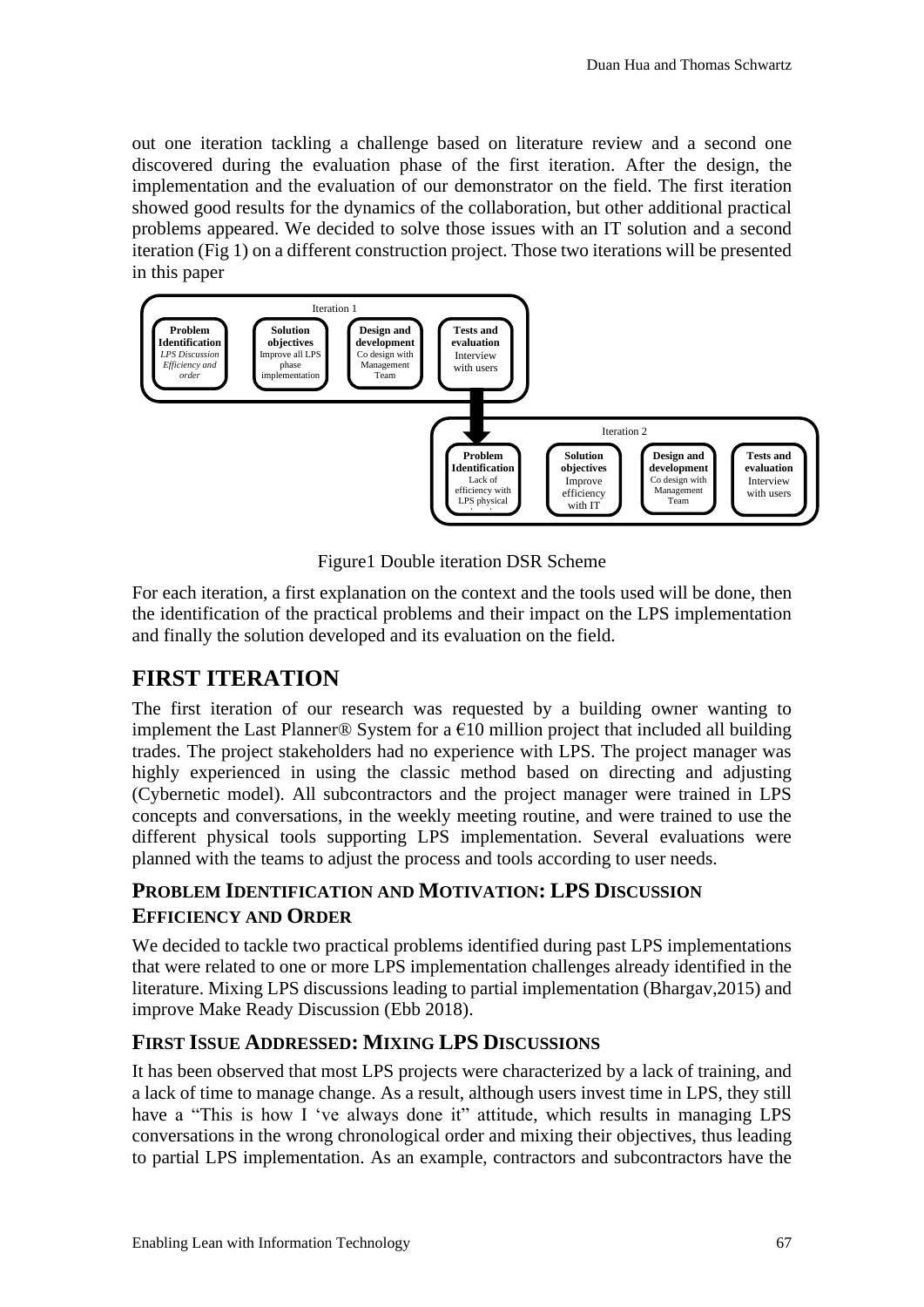tendency to start the Make Work Ready Plan too early, extracting data directly from the Master Schedule before working on the Phase Schedule. Without robust information like detailed planning, work sequence or the agreement between subcontractors about consecutive tasks handoffs, investing time in preparing task soundness is highly unproductive, as non-priority tasks will be addressed, and work started too early will have to be done again. Furthermore, these digressions result in a global loss of efficiency, longer meetings that do not produce what is expected, a loss of interest in LPS as the objectives are not achieved, and the risk of giving up on LPS.

#### **Solution Objective**

Compensate lack of training, lack of implementation time available by improving the guiding capacity of supporting tools and improving the "learning by doing" effect provided by visual management (Tezel et al.2009)

#### **Design and Development**

The main element in this proposal for supporting LPS implementation was to guide users with a dedicated physical tool for each LPS conversation. Therefore, sticky note boards have been used to support the Master Schedule (MP) and Phase Schedule (PS) (Fig.2), Make Work Ready plan (MR) and Weekly Work Plan (WWP).

Each tool was designed to fit with each LPS conversation and its objectives with a specific time horizon (monthly for the MP, weekly for the PS and daily for the WWP) and a specific level of information granularity. This helped subcontractors to focus their exchanges during meetings, helped the LPS facilitator to avoid digression, and avoided describing a task in too much detail too early on or planning and preparing a task too late.



Figure 2: Master Schedule & Phase Schedule

#### **Tests and Evaluation**

According to observations during meetings and interviews with users, the implementation of a specific visual management-based tool for each conversation enabled the project team to improve its productivity and collaboration during LPS meetings and reduce meeting length by focusing only on the LPS conversation objectives. It also provided a structured routine to manage LPS meetings, and improved stakeholders' involvement and their ability to take responsibility, as well as their autonomy to fuel the meetings with data. The different tools supporting each LPS conversation and their specific design helped users to acquire LPS skills, which resulted in more discipline during the meetings.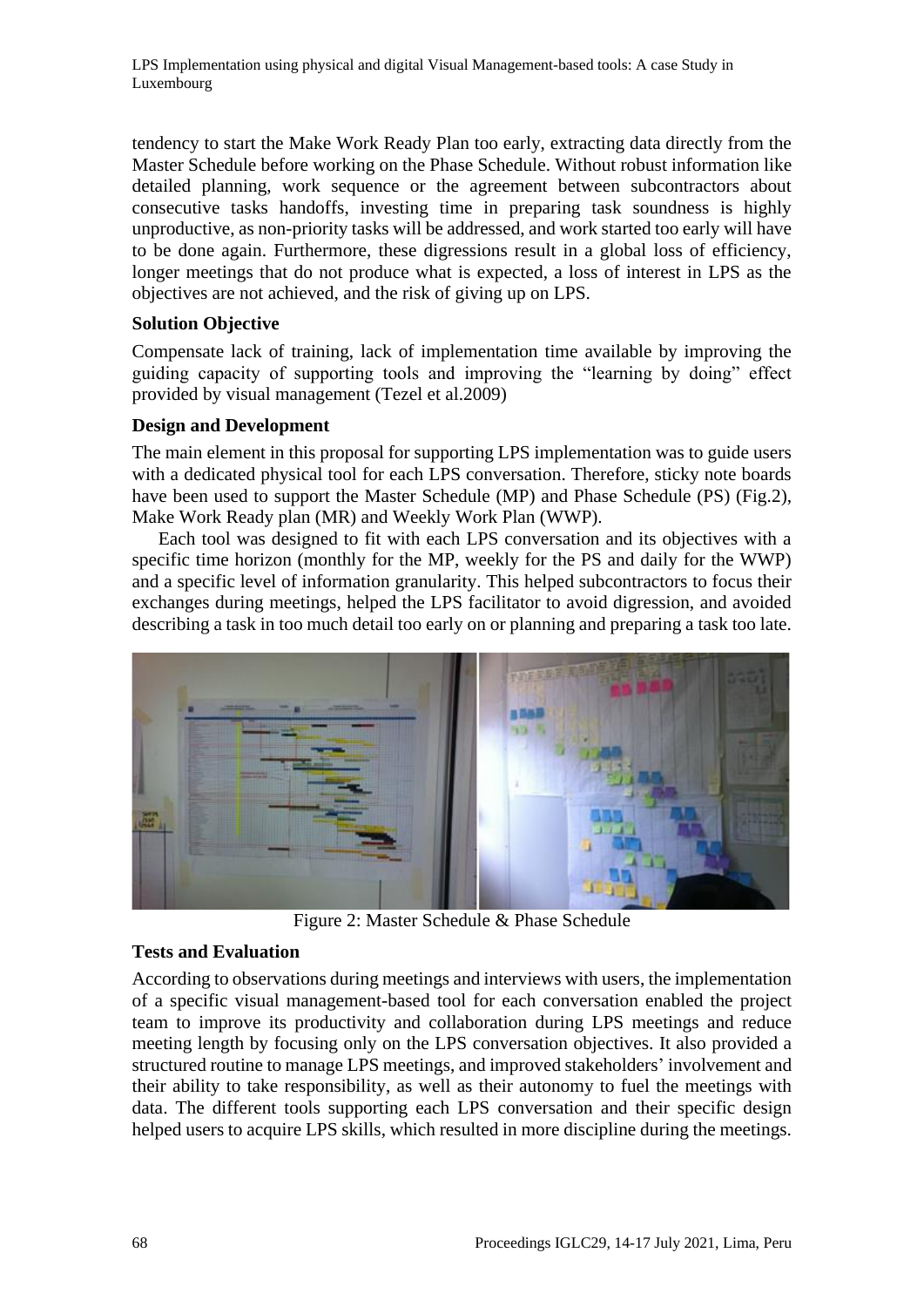### **SECOND ISSUE ADDRESSED: IMPROVE THE MAKE READY CONVERSATION**

The second issue was the implementation of the Make Ready conversation as it induces the most important change (Ebbs, 2018) Indeed, for construction stakeholders, solving problems and removing constraints are common activities in a construction project. These used to be accomplished in an individual fire-fighting dynamic rather than in a planned and collaborative way as recommended in the LPS method. It is common to use Excel sheets (Figure 3) to identify and monitor constraints by providing key information like task description, localizations, comments, deadlines for removing the constraints, time horizon, and the person responsible for the constraint removal. However, we found that a simple list was not enough to help people collaborate in identifying constraints and monitoring constraint removal as it is difficult to identify work priorities and task "soundness"(Mossman 2015) issues according to the production horizon.

| <b>Task Operationalisation</b> |             |                                                |               |                                      |             |             |                    | <b>Information</b> |                           |                     | <b>Ressources</b> |           |           |              | Ready |
|--------------------------------|-------------|------------------------------------------------|---------------|--------------------------------------|-------------|-------------|--------------------|--------------------|---------------------------|---------------------|-------------------|-----------|-----------|--------------|-------|
| $N^{\circ}$                    | <b>Task</b> | <b>Description</b>                             | Zoning        | Remark                               | <b>Week</b> | <b>Date</b> | <b>Responsible</b> | <b>Plans</b>       | <b>Validated</b><br>Plans | Auhthoriza-<br>tion | <b>HR</b>         | materials | Equipment | <b>Space</b> | Y/N   |
|                                | 130 Masonry | Joints for prefab wall                         | <b>Stairs</b> |                                      | 35          | 29-aug      | <b>ASCO</b>        | $\mathsf{v}$       | $\mathbf{v}$              | v                   |                   |           |           |              |       |
|                                | 128 Masonry | Wall boiler room                               | $LV + 2$      |                                      | 39          | 24-sept     | <b>ASCO</b>        | v                  | $\mathbf v$               | v                   | v                 | v         | v         | v            |       |
|                                | 112 Masonry | <b>Concreting Elevator Inspection</b><br>hatch | Roof          | <b>Inpection Hatch</b><br>Protection | 36          | 05-sept     | <b>ASCO</b>        | $\mathbf v$        | v                         | v                   | v                 |           |           |              |       |
|                                | 127 Masonry | Closing wall roiler Room                       | $Lv + 2$      |                                      | 36          | 09-sept     | <b>ASCO</b>        | v                  | v                         | v                   |                   |           |           |              |       |
|                                | 144 Masonry | <b>Finalizing Coincreting disposal</b><br>room | Basement-3    |                                      | 39          | $ 24$ -sept | <b>ASCO</b>        | v                  | v                         | v                   | v                 |           |           |              |       |

Figure 3: Make Ready

# **Solution Objective**

Improve the Make Ready implementation and Collaboration, Support Constraint removal with visual management control.

## **Design and Development**

A design has been completed with project members to integrate visual management functions to simplify data display (Tezel et al 2009) and ensure learning by doing. This solution was based on a kanban board (Figure 4) to represent task soundness according to different constraint categories (Ballard and Tommelein 2016). Using visual control, this view enables the quick identification of priority tasks with a low level of soundness and short production horizon.



Figure 4: Visual Management-based Make Ready tool Linked to Weekly Work Plan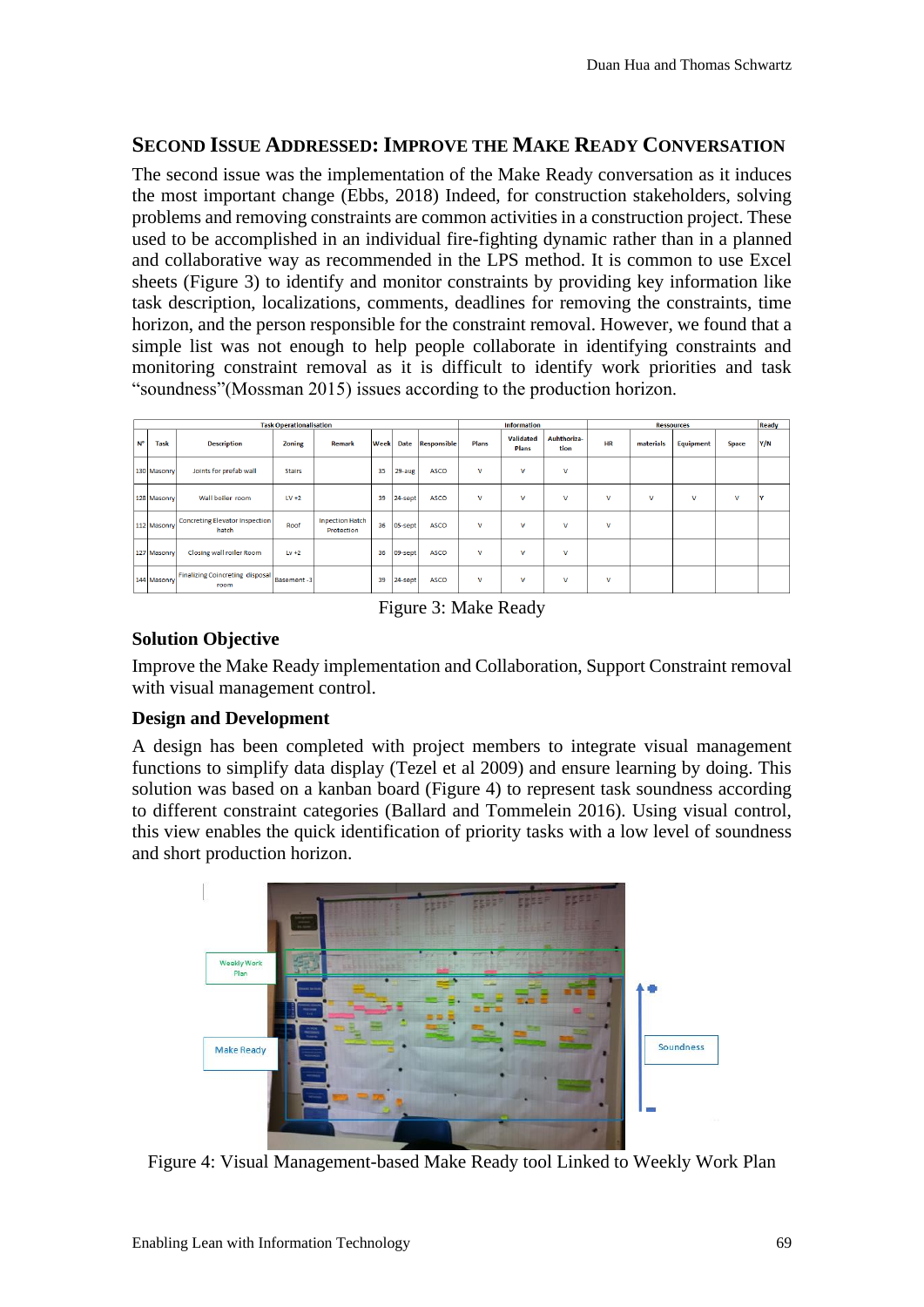LPS Implementation using physical and digital Visual Management-based tools: A case Study in Luxembourg

#### **Tests and Evaluation**

This tool helped improve the Make Ready conversation by using collective intelligence, and the combined experiences of all trades to define and deal with constraints according to shared resources (space and coactivity, crane time…), settle handoffs between trades, and define options and alternative ways of fulfilling tasks and improving commitment before production.

The final point was the time gain for project managers, as shared planning between several managers and autonomous subcontractors helped the project managers improve their added value by allowing them to focus their workload on anticipating problems and improving collaborative decision-making, rather than firefighting and solving administrative issues.

#### **GENERAL EVALUATION**

Despite the solutions implemented bringing huge benefits for LPS implementation, several problems were pointed out. The main problem was the time required to produce and update the different views for each conversation. Indeed, planning charts were filled with hundreds of sticky notes that needed to be written out and moved by hand one-byone. In addition, all views needed to be updated by hand from Master Schedule to production plan and vice versa. The question of accessibility was also noted. In practice, physical boards are only accessible in the construction office containers. Furthermore, the use of the planning charts for reporting was complicated as photos were not always exploitable; handwriting also caused some readability issues. All these elements are serious hindrances for LPS implementation and led us to a second iteration with another construction project and a new team. Those challenges will be tackled in the second iteration.

# **SECOND ITERATION**

Another collaboration project was defined with a general contractor wanting to implement LPS with physical and digital tools on several construction sites. This section will focus on the implementation of a digital visual management-based solution for a project entailing the renovation of an existing building in Luxembourg city centre. Although the project manager had a little experience in the LPS method, the construction manager and his assistant had no experience in LPS before the beginning of the project.

To support the skills acquisition of the project team, several training sessions were planned to transfer LPS concepts, tools and routines, alongside time dedicated to implementation support and coaching for the construction manager and the assistant, who was identified as the future LPS facilitator.

#### **SOFTWARE SELECTION**

Our Company selected software to support our work on visual management-based tools to improve LPS implementation according to our past experiences that led us to identify key issues.

#### **PROBLEM IDENTIFICATION**

Several problems were identified during our first iteration and were solved during this second iteration:

• **Reduce time wasted**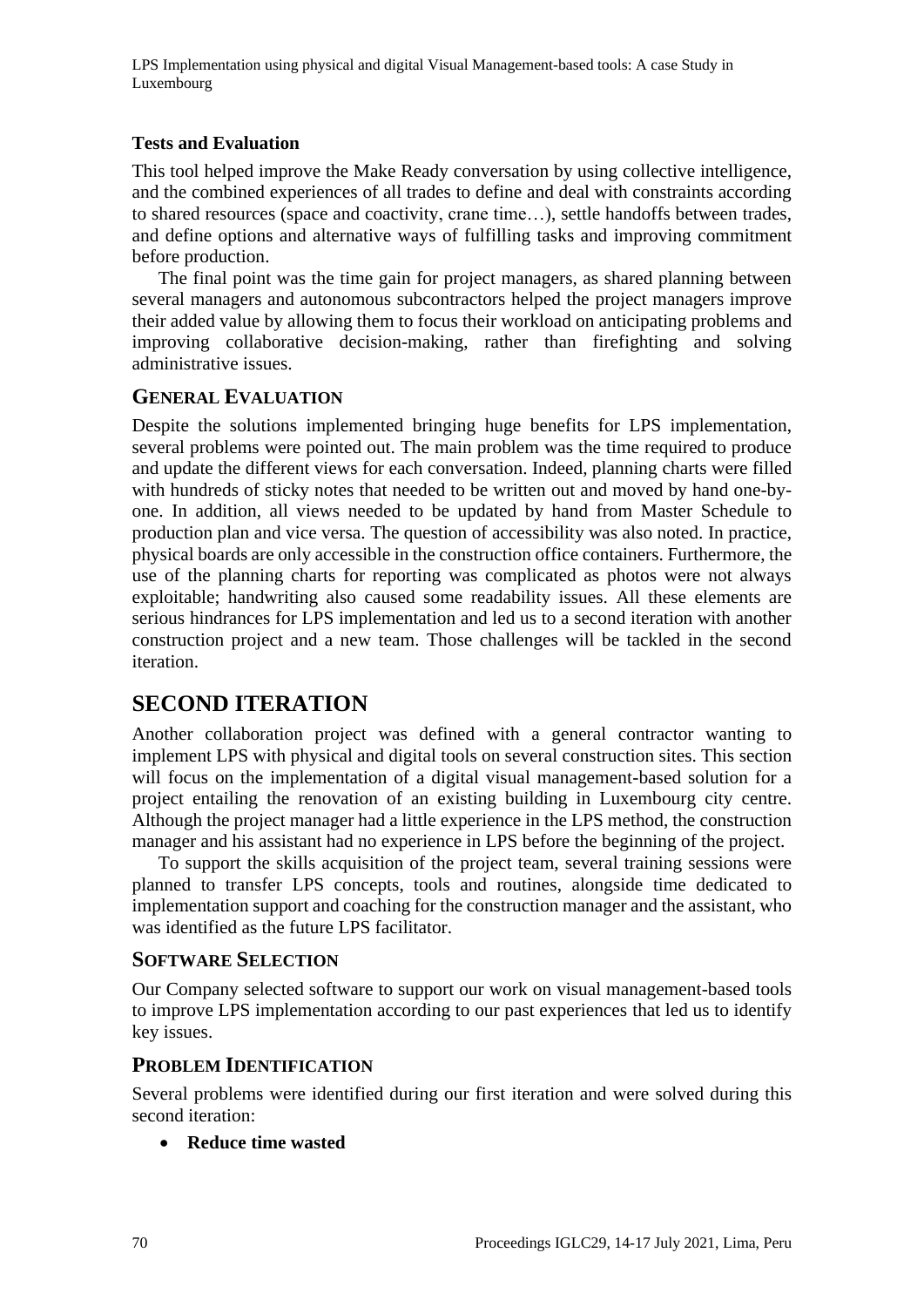- **Improve information availability**
- **Synchronize all LPS views**
- **Gain space in construction office containers**

#### **REDUCE TIME WASTED:**

Whether for the Master Schedule or Phase Schedule, the initialization of this views requires testing several ways of representing information and formalizing different construction scenarios. Using physical boards for this can take a lot of time due to the number of sticky notes to handwrite and to move. It is sometimes the cause of a chart that no longer represents the reality in the field.

#### **Solution Objective**

Improve data production during meetings.

#### **Design and Development**

The software enables the users to:

- Copy/paste sticky notes that, after few weeks of work, are often the same or just a variation of old sticky notes.
- Adjust planning with the drag-and-drop function.
- Duplicate entire boards or sequences of work to create alternative scenarios.
- Copy data from a low-detail planning to a higher-detail one.

#### **IMPROVE INFORMATION AVAILABILITY:**

Each meeting requires the planning views to be updated based on considering the actual progress of work, changes requested by the client and provisional planning adjustments to respect milestones. Provisional planning updates must be part of the meeting minutes to allow each trade to prepare the next meeting with constraint identification, resource availability, etc. Taking pictures of plannings and send them is not ideal, therefore this solution request additional work to formalize the adjustments made during the meeting. This administrative Works takes time for the lean facilitator to complete, which creates a problem as he/she has less time to prepare and follow up the next meeting.

#### **Solution Objective**

Improve use of administrative time between meetings for all stakeholders.

#### **Design and Development**

The software enables users to export planning charts in a digital format, the project manager to share global planning charts with the client or the client's project manager, and enables specific data to be shared with subcontractors, architects or engineers by sorting data so that it is assigned to a specific user. Furthermore, online access and user access management facilitate the access to planning charts for all stakeholders and allows subcontractors to update their work in the field with an app.

#### **SYNCHRONIZE ALL LPS VIEWS :**

Splitting planning information between several boards is one way to facilitate the structure of LPS conversations and avoid mixing discussions during meetings. However, being able to see / understand the impact of a change in a short-term plan over a more long-term view is crucial to respecting the final deadline. With physical boards displaying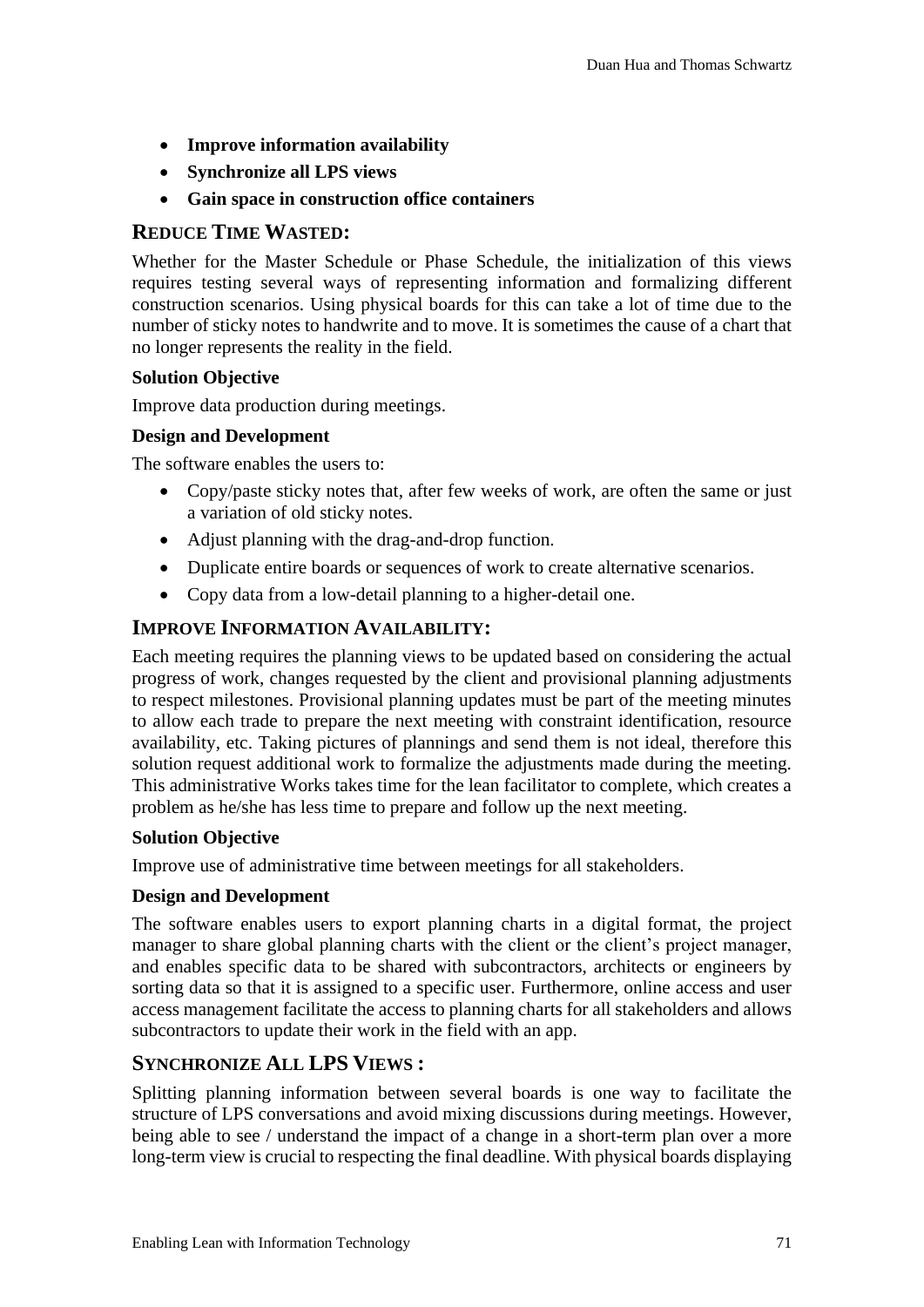LPS Implementation using physical and digital Visual Management-based tools: A case Study in Luxembourg

those LPS views, this link is only made by people, which brings more complexity in terms of ensuring coherence between high-level planning and short-term planning. More importantly, updating the Master Schedule with updated data from the field is a complex exercise. This information flow needs to be explicitly defined in the LPS. (Bhargav et al. 2015).

#### **Solution Objective**

Improve coherence between LPS conversation and its dedicated tools.

#### **Design and Development**

Synchronized and encapsulated sticky note functions enable the synchronization between views and the visualization of a correct level of information according to the LPS conversation. As an example, activities from the Phase Schedule (Figure 5) are described as more detailed tasks in the shorter-term planning horizon, the Look Ahead Plan. Those tasks are then used to facilitate the last planner's commitment in the Weekly Work Plan and are finally archived as soon as tasks are completed and validated (Figure 5). A visual signal is displayed on the Master Schedule every time a synchronized task is moved on the Phase Schedule and vice versa to invite the user to check the impact of a modification in the shorter or longer term.



Figure 5: Phase Schedule to Look Ahead Plan to Weekly Work Plan

# **GAIN SPACE IN CONSTRUCTION OFFICE CONTAINERS**

Using visual management requires a large surface to display information. Depending on the project complexity, a large wall area is required; even if the use of removal panels is possible, the area available to display visual devices is sometimes critical and has a recurring cost. In some cases, these recurring rental costs for extra construction office containers are a hindrance to visual management deployment. Also, to respect COVID-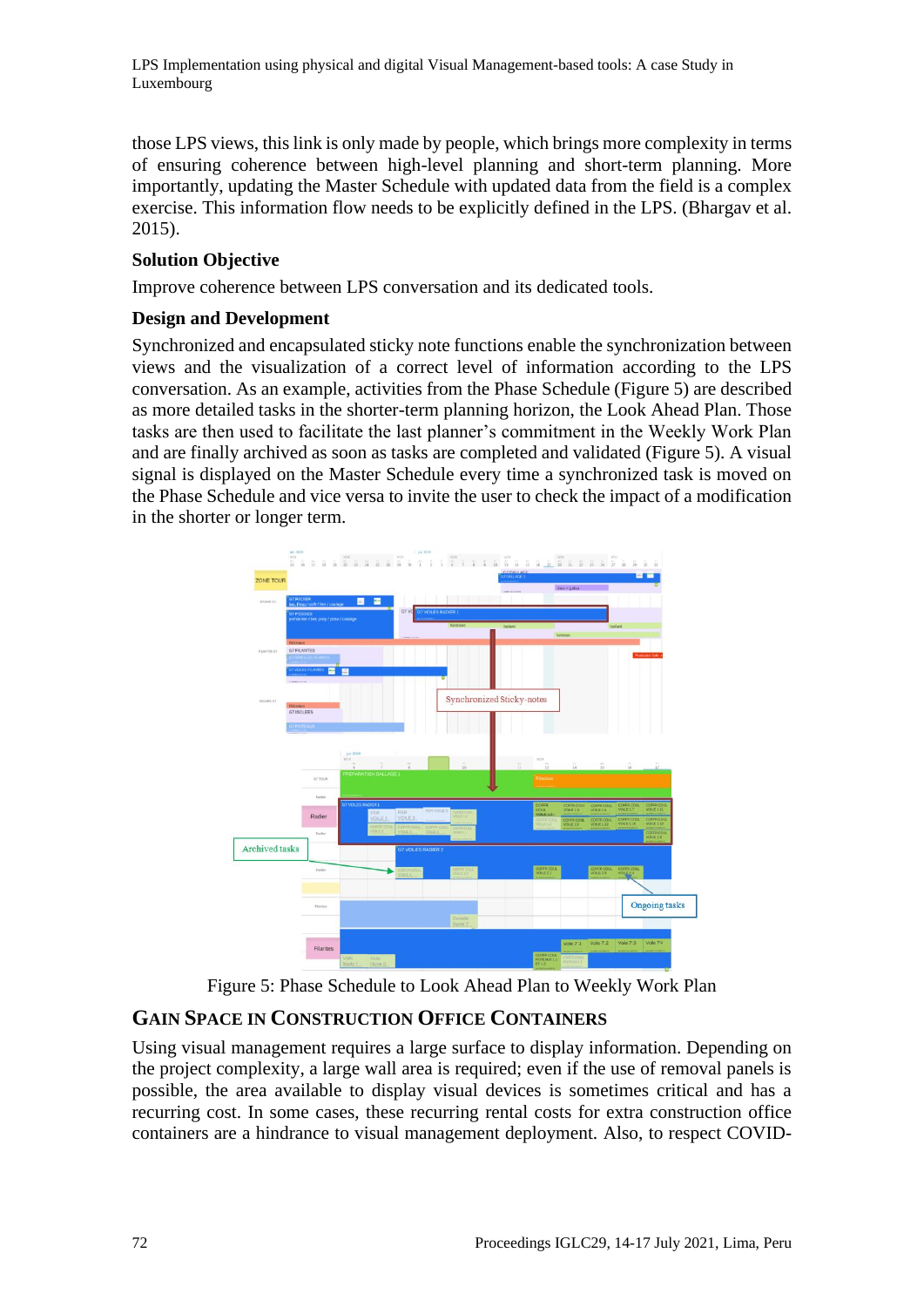19 sanitary measures, it is more complex to organize meetings using common supports and using sticky notes can be tricky.

#### **Solution Proposed**

Improve flexibility and LPS Implementation in the construction office containers.

#### **Design and Development**

Each specific view related to an LPS conversation can be displayed on a large touchscreen (+65") which allows the reduction of the space requirement. It has been observed that the rental cost of the touchscreen was equivalent to the rental of an extra office. In addition, sometimes the number of office containers is limited.

Another important function is the online multi-user access. The software enables the different subcontractors to contribute to the same document during online meetings with their own IT device, ensuring the respect of COVID-19 sanitary measures and that meetings can be held remotely when mandatory.

#### **GENERAL TESTS AND EVALUATION**

According to the interviews with team members, the use of the software greatly improved efficiency both during and between meetings for all stakeholders. As many stakeholders, especially subcontractors, usually consider meeting a waste of time, gaining time during LPS meetings was a huge game-changer for LPS adoption, helping users to become more autonomous in LPS planning completion.

Furthermore, it provides the ability to instantly communicate planning charts with the client's project manager after a meeting in order to share focused data. The limits of this kind of software, which is not especially designed for the last planner, is that the LPS facilitator must be experienced and be able to design views for LPS conversations.

# **CONCLUSION AND PERSPECTIVES**

LPS implementation has often been observed as limited because of the low skills acquisition path from the LPS teams and incomplete or incorrect implementation. The reasons for this are a lack of training and time to implement change in an ongoing project, leading to a low return on investment for LPS meetings.

To respect LPS conversations, according to stakeholders feedbacks, it is confirmed that visual management-based tools are the perfect fit to transpose LPS structures and objectives, in order to improve learning by doing and collaboration, simplify LPS work and reduce the duration of LPS meetings. Nevertheless, LPS physical boards can be a serious hindrance to LPS implementation because of the workload related to sticky note management, the limited of the boards and the space required to hang physical boards.

Those limits can be removed with IT solutions. Therefore, IT associated with visual management is a perfect solution for improving LPS implementation. A highly adaptative software will support experienced LPS users in transposing their LPS routine digitally whereas non-experienced users will continue to need support and coaching from LPS experts.

However, IT solutions require more time and even more change management, it will also induce an initial investment and generates a theft issue because of the use of a touch screen.

Our next research will focus on more data-automatic analyses to provide more added value in the generation of scenarios and automatic Percentage of Promises Complete, as